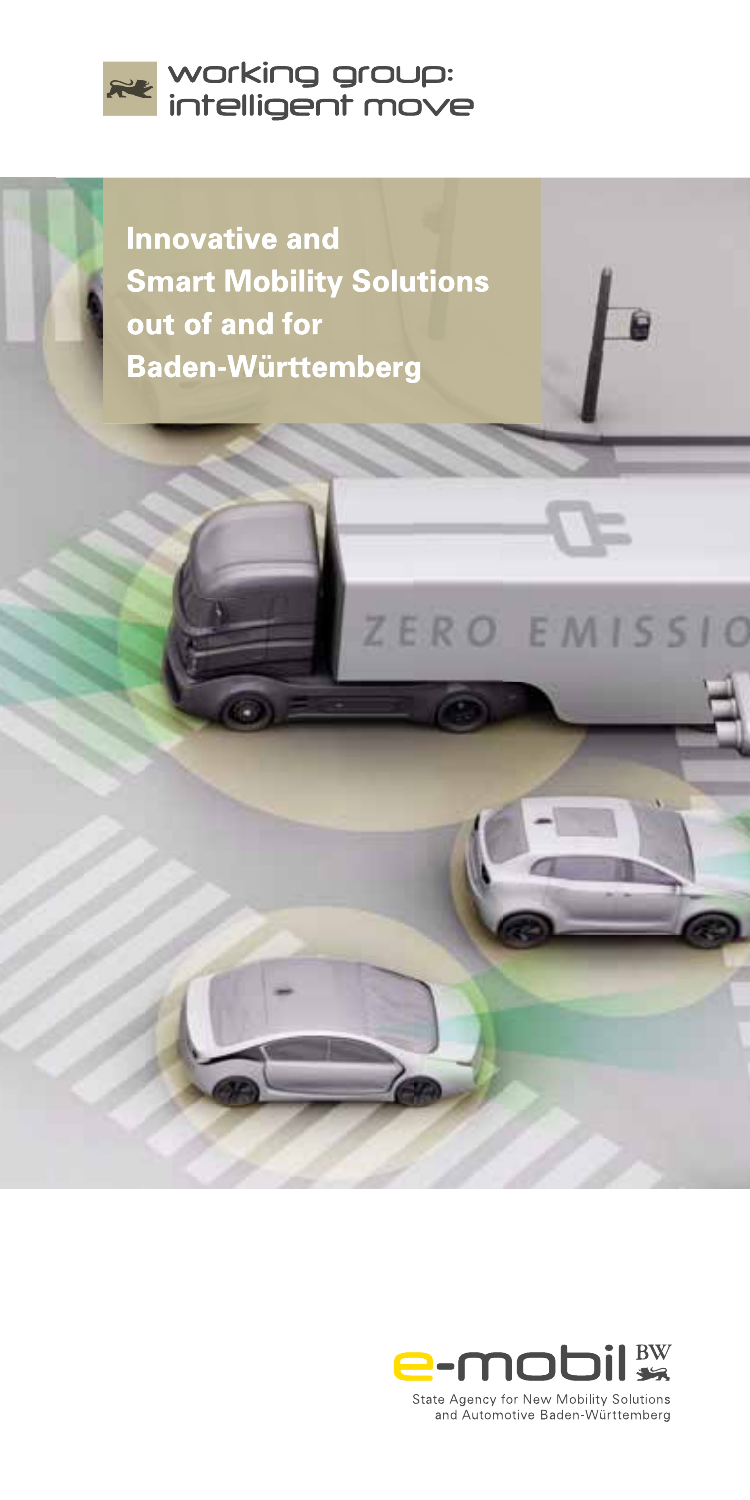

## **We are Working for the Smart Mobility of the Future**

The Cluster Electric Mobility South-West is without doubt one of the most important regional organisations for the mobility of the future. It compiles the competences of industry, science and politics – thus shaping the transformation of the mobility system. The Working group: Intelligent move within the Cluster Electric Mobility South-West is organised by the State Agency for New Mobility Solutions and Automotive Baden-Württemberg e-mobil BW. We are always available for your questions.

Your contact:



Dr. Wolfgang Fischer Phone: +49 711 892385-15 wolfgang.fischer@e-mobilbw.de

> © Chesky/ shutterstock